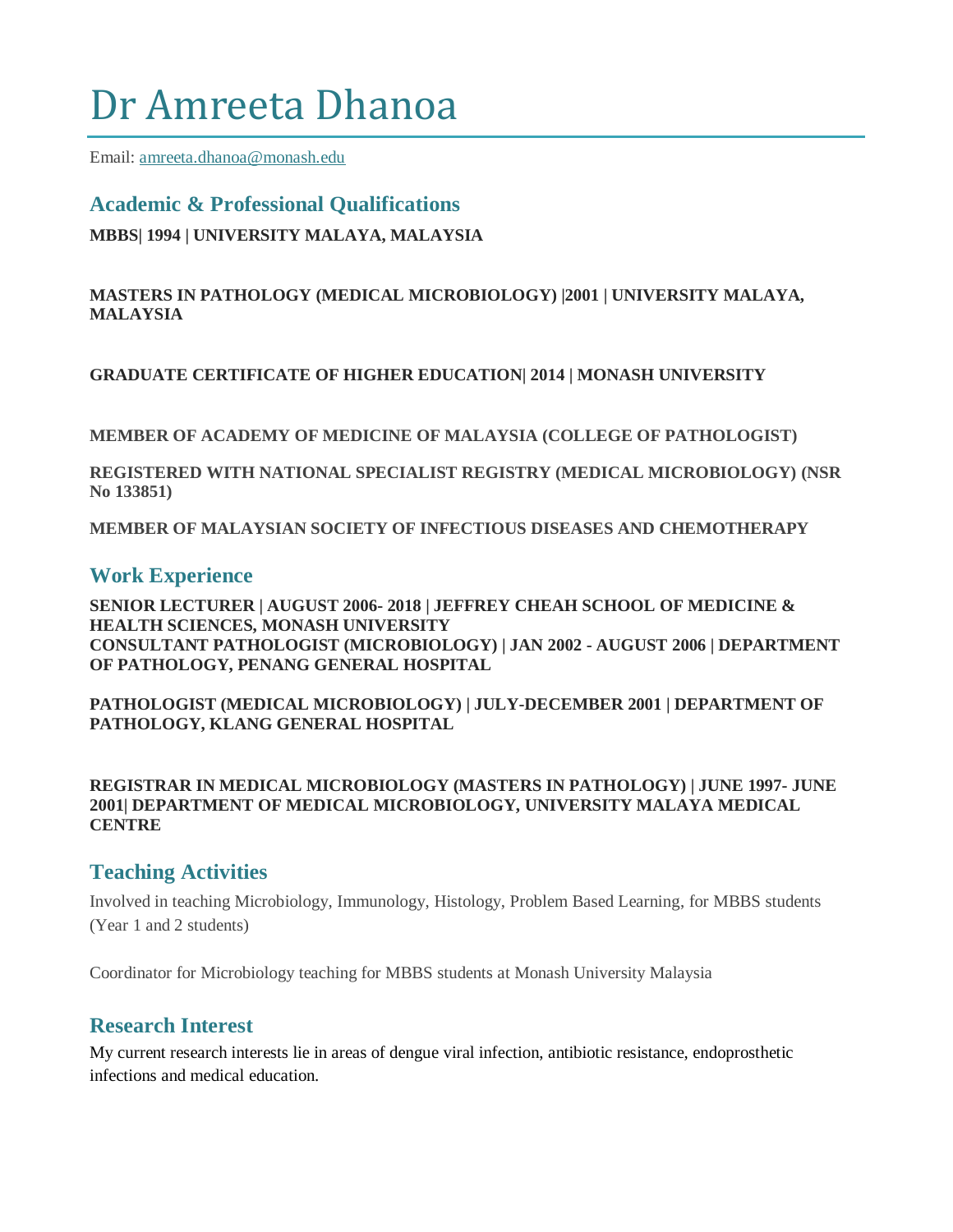## **Publications**

- **Dhanoa A\*,** Hassan SS, Jahan NK, Reidpath DD, Quek KF, et al. Seroprevalence of dengue among healthy adults in a rural community in Southern Malaysia: A pilot study. *Infect Dis Poverty.* 2018 January; 7:1. (IF: 3.181)
- Wickremsinghe IAC, R M T Balasubramaniam V, Mot YY, **Dhanoa A,** S Hassan S. Identification of Differentially Expressed Genes in BALB/c Mouse Liver upon Primary Infection with DENV1 and Sequential Heterologous Infection with DENV2. Pathogens. 2018 Oct 2;7(4).
- Tan VPK, Ngim CF, Lee EZ, Ramadas A, Pong LY, Ng JI, Hassan SS, Ng XY, **Dhanoa A**. The association between obesity and dengue virus (DENV) infection in hospitalised patients. PLoS One. 2018 Jul 17;13(7)
- Gan HM, Rajasekaram G, Eng WWH, Kaniappan P, **Dhanoa A\*.** [Whole-Genome Sequences of Two](https://www.ncbi.nlm.nih.gov/pubmed/28798179)  Carbapenem-Resistant *Klebsiella quasipneumoniae* [Strains Isolated from a Tertiary Hospital in Johor,](https://www.ncbi.nlm.nih.gov/pubmed/28798179)  [Malaysia.](https://www.ncbi.nlm.nih.gov/pubmed/28798179) Genome Announc. 2017 Aug 10;5(32) (Indexed in Scopus)
- **Dhanoa A\*,** Rajasekaram G, Hassan SS, Ramadas A, Azreen Adnan NA, Lau CF, Chan TS, Ngim CF. Risk factors and clinical outcome of profound thrombocytopenia in adult patients with DENV infections. *Platelets.* 2017 Mar 13; 1-4. (IF: 2.465)
- **Dhanoa A\***, Hassan SS, Ngim CF, Lau CF, Chan TS, Adnan NA, Eng WW, Gan HM, Rajasekaram G. [Impact of dengue virus \(DENV\) co-infection on clinical manifestations, disease severity and laboratory](http://www.ncbi.nlm.nih.gov/pubmed/27514512)  [parameters.](http://www.ncbi.nlm.nih.gov/pubmed/27514512) *BMC Infect Dis.* 2016 Aug 11; 16(1):406. (IF: 2.768)
- Jahan NK, Ahmad MP, **Dhanoa A**, Meng CY, Ming LW, Reidpath DD, Allotey P, Zaini A, Phipps ME, Fatt QK, Rabu AB, Sirajudeen R, Fatan AA, Ghafar FA, Ahmad HB, Othman I, SyedHassan S. [A](http://www.ncbi.nlm.nih.gov/pubmed/27510731)  [community-based prospective cohort study of dengue viral infection in Malaysia: the study protocol.](http://www.ncbi.nlm.nih.gov/pubmed/27510731) *Infect Dis Poverty.* 2016 Aug 11; 5(1) (IF: 3.181)
- **Dhanoa A\***, Rajasekaram G, Lean SS, Cheong YM, Thong KL. Endemicity of *Acinetobacter calcoaceticus-baumannii* Complex in an Intensive Care Unit in Malaysia. *J Pathog.* 2015.(indexed in web of science)
- **[Dhanoa A,](http://www.ncbi.nlm.nih.gov/pubmed/?term=Dhanoa%20A%5BAuthor%5D&cauthor=true&cauthor_uid=26046246)** [Ajit Singh V,](http://www.ncbi.nlm.nih.gov/pubmed/?term=Ajit%20Singh%20V%5BAuthor%5D&cauthor=true&cauthor_uid=26046246) [Elbahri H.](http://www.ncbi.nlm.nih.gov/pubmed/?term=Elbahri%20H%5BAuthor%5D&cauthor=true&cauthor_uid=26046246) Deep Infections after Endoprosthetic Replacement Operations in Orthopedic Oncology Patients. *[Surg Infect](http://www.ncbi.nlm.nih.gov/pubmed/?term=Amreeta+DHANOA+and+endoprosthetic+infections)* (Larchmt). 2015 Jun; 16(3):323-32. (impact factor: 1.139)
- **[Dhanoa A\\*](http://www.ncbi.nlm.nih.gov/pubmed/?term=Dhanoa%20A%5BAuthor%5D&cauthor=true&cauthor_uid=25324121)**, [Yong TL,](http://www.ncbi.nlm.nih.gov/pubmed/?term=Yong%20TL%5BAuthor%5D&cauthor=true&cauthor_uid=25324121) [Yeap SJ,](http://www.ncbi.nlm.nih.gov/pubmed/?term=Yeap%20SJ%5BAuthor%5D&cauthor=true&cauthor_uid=25324121) [Lee IS,](http://www.ncbi.nlm.nih.gov/pubmed/?term=Lee%20IS%5BAuthor%5D&cauthor=true&cauthor_uid=25324121) [Singh VA.](http://www.ncbi.nlm.nih.gov/pubmed/?term=Singh%20VA%5BAuthor%5D&cauthor=true&cauthor_uid=25324121) Complementary and alternative medicine use amongst Malaysian orthopaedic oncology patients. *[BMC Complement Altern Med](http://www.ncbi.nlm.nih.gov/pubmed/?term=Amreeta+DHANOA+and+complementary+medicine)*. 2014 Oct 17 (impact factor: 2.644)
- Ngim CF, Quek KF, **Dhanoa A**, Khoo JJ, Vellusamy M, Ng CS. [Pediatric appendicitis in a developing](http://www.ncbi.nlm.nih.gov/pubmed/25063462)  [country: what are the clinical predictors and outcome of perforation?](http://www.ncbi.nlm.nih.gov/pubmed/25063462) J Trop Pediatr. 2014 Dec; 60(6):409- 14. (IF 1.162)
- **[Dh](http://www.ncbi.nlm.nih.gov/pubmed/23098162)anoa A\***, Singh VA, Mansor A, Yusof MY, Lim KT, Thong KL. [Acute haematogenous community](http://www.ncbi.nlm.nih.gov/pubmed/23098162)[acquired](http://www.ncbi.nlm.nih.gov/pubmed/23098162) [methicillin-resistant](http://www.ncbi.nlm.nih.gov/pubmed/23098162) *[Staphylococcus aureus](http://www.ncbi.nlm.nih.gov/pubmed/23098162)* [osteomyelitis in an adult: case report and review of](http://www.ncbi.nlm.nih.gov/pubmed/23098162)  [literature.](http://www.ncbi.nlm.nih.gov/pubmed/23098162) *BMC Infect Dis.* 2012 Oct 25; 12:270. Review. (IF: 2.768)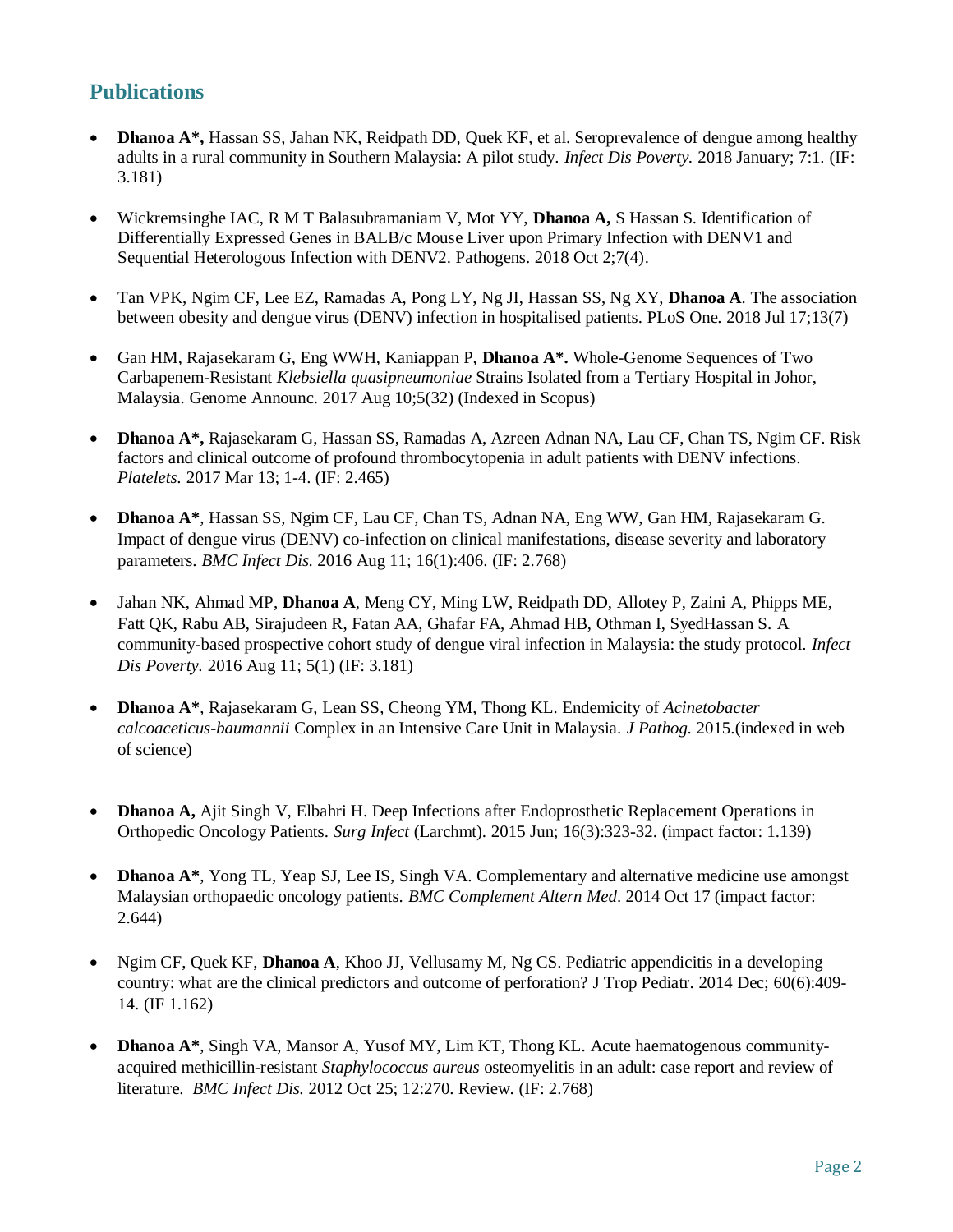- Susan Thomas S, **Dhanoa A**, Palanisamy. Shaping the Future of Medicine: The Effect of 'Selective' Choices on Tomorrow's Doctors. UD. *Institutions and Economies.* 2012 July*;* 4 (2): 151-164. (indexed in Scopus)
- **Dhanoa A\*,** Singh VA, Vijayananthan A. Primary Pyomyositis Mimicking Soft-tissue Sarcoma: *British Journal of Medicine and Medical Research.* Vol.: 3, Issue.: 1 (January-March) (No IF)
- **Dhanoa A\***, Fang NC, Hassan SS, Kaniappan P, Rajasekaram [Epidemiology and clinical characteristics of](http://www.ncbi.nlm.nih.gov/pubmed/22050645)  [hospitalized patients with pandemic influenza A](http://www.ncbi.nlm.nih.gov/pubmed/22050645) [\(H1N1\) 2009 infections: the effects of bacterial](http://www.ncbi.nlm.nih.gov/pubmed/22050645)  [coinfection.](http://www.ncbi.nlm.nih.gov/pubmed/22050645) G. *Virol J*. 2011 Nov 3; 8:501. (2.139)
- [Go](http://www.ncbi.nlm.nih.gov/pubmed/21936262)odwin R, Haque S, Hassan SB, **Dhanoa A**. [Representations of swine flu: perspectives from a Malaysian](http://www.ncbi.nlm.nih.gov/pubmed/21936262)  [pig farm.](http://www.ncbi.nlm.nih.gov/pubmed/21936262) *Public Underst Sci*. 2011 Jul; 20(4):477-90. (IF: 2.552)
- [Oxidative stress and antioxidant status in primary bone and soft tissue sarcoma. Nat](http://www.ncbi.nlm.nih.gov/pubmed/21871117)han FM, Singh VA, **Dhanoa A**, Palanisamy UD. *BMC Cancer.* 2011 Aug 27; 11:382. (IF 3.288)
- [Th](http://www.ncbi.nlm.nih.gov/pubmed/21663875)ong KL, Lai WL, **Dhanoa A**. [Antimicrobial susceptibility and pulsed: field Gel Electrophoretic analysis](http://www.ncbi.nlm.nih.gov/pubmed/21663875)  [of Salmonella in a](http://www.ncbi.nlm.nih.gov/pubmed/21663875) [tertiary hospital in northern Malaysia.](http://www.ncbi.nlm.nih.gov/pubmed/21663875) *J Infect Public Health.* 2011 Jun; 4(2):65-72. (IF: 1,439)
- **[Dh](http://www.ncbi.nlm.nih.gov/pubmed/21059231)anoa A\***, Singh VA, Shanmugam R, Rajendram R [Major surgery in an osteosarcoma patient refusing](http://www.ncbi.nlm.nih.gov/pubmed/21059231)  [blood transfusion: case report.](http://www.ncbi.nlm.nih.gov/pubmed/21059231) [.](http://www.ncbi.nlm.nih.gov/pubmed/21059231) *World J Surg Oncol.* 2010 Nov 8;8:96. (IF: 1.600)
- **[Dh](http://www.ncbi.nlm.nih.gov/pubmed/20858161)anoa A\***, Singh VA. [Subacute osteomyelitis masquerading as primary bone sarcoma: report of six cases.](http://www.ncbi.nlm.nih.gov/pubmed/20858161) *Surg Infect* (Larchmt). 2010 Oct;11(5):475-8. Review. (impact factor: 1.139)
- **Dhanoa A\***, Karunakaran R, Puthucheary SD [Serotype distribution and antibiotic susceptibility of group B](http://www.ncbi.nlm.nih.gov/pubmed/19889253)  [streptococci in pregnant](http://www.ncbi.nlm.nih.gov/pubmed/19889253) [women.](http://www.ncbi.nlm.nih.gov/pubmed/19889253) *[E](http://www.ncbi.nlm.nih.gov/pubmed/19889253)pidemiol Infect.* 2010 Jul;138(7):97981. (IF: 2.075)
- **[Dh](http://www.ncbi.nlm.nih.gov/pubmed/19445730)anoa A\***, Fatt QK. [Non-typhoidal](http://www.ncbi.nlm.nih.gov/pubmed/19445730) *[Salmonella](http://www.ncbi.nlm.nih.gov/pubmed/19445730)* [bacteraemia: epidemiology, clinical characteristics](http://www.ncbi.nlm.nih.gov/pubmed/19445730) and it[s'](http://www.ncbi.nlm.nih.gov/pubmed/19445730) [association with severe immunosuppression.](http://www.ncbi.nlm.nih.gov/pubmed/19445730) *Ann Clin Microbiol Antimicrob.* 2009 May 18;8:15. (IF: 2.376)
- **[Dh](http://www.ncbi.nlm.nih.gov/pubmed/21686336)anoa A\***, Singh VA. [Can Salmonella enteritidis cause fatal necrotising fasciitis? A case report.](http://www.ncbi.nlm.nih.gov/pubmed/21686336) *BMJ Case Rep*. 2009;2009. pii: bcr12.2008.1401.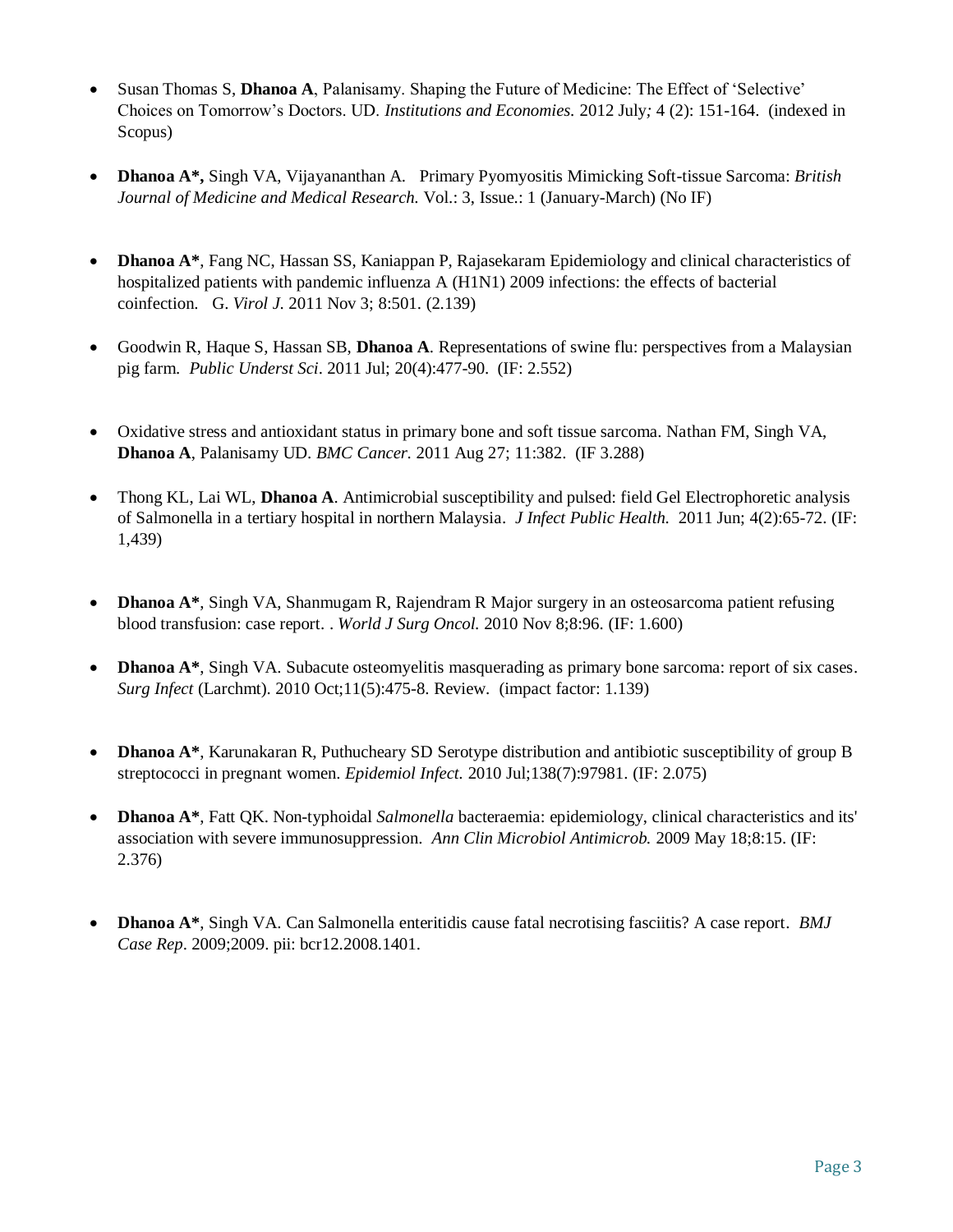### **Research Grant**

**Project:** Lending An Ear: Addressing the Health Communication Needs of Deaf Sign Language Users **Role:** Co-investigator **Year**: 2018 **Amount**: \$9, 850 **Grantor:** Global Asia in the 21<sup>st</sup> Century (GA21)

**Project:** Exploration and Characterization of the Microbiomes within Hunter-Gatherers and Indigenous Communities and in association with *Helicobacter pylori*. **Role:** Principal Investigator **Year**: 2018 **Amount \$10,000** Grantor: TMB Platform

**Project:** Evaluation of glycocalyx thickness and breakdown products as potential biomarkers of dengue severity: a prospective study. **Role:** Co-Investigator **Year**: 2018 **Amount \$10,000** Grantor: TMB Platform

**Project:** Transforming teaching of Human Nutrition from didactic lecture to case based learning

**Role:** Co-investigator **Year**: 2018 **Amount**: \$8,000 **Grantor:** MUM Learning and Teaching Research Grant

**Project:** Digital scanner for medical science

**Role:** Co-investigator **Year:** 2017 **Amount:** RM 500,000 **Grantor:** CAPEX (CAPital Expenditure), Monash University

**Project:** Dengue Flagship DSTIN (Dasar Sains, Teknology dan Inovasi Negara) **Role:** Co-investigator **Year**: 2017 **Amount:** RM500,0000 **Grantor**: MOSTI

**Project:** Mapping the genetic diversity and origin of carbapenem-resistant *Klebsiella pneumoniae* (CR-Kp) from Hospital Sultan Aminah, Johor Bahru: An assessment of the potential of integrating next-generation sequencing into Malaysian clinical practice. **Role:** Principal Investigator **Year**: 2016 **Amount**: \$ 5,100 **Grantor:** Monash University Malaysia (MUM)

**Project:** Blended technology-enhanced and traditional teaching methods to enhance student learning outcomes. **Role:** Co-investigator **Year**: 2016 **Amount**: \$40,000 **Grantor:** BTBL Education Grant

**Project:** New Frontiers in Dengue Viral Infections: A Community Based Study **Role:** Co-investigator **Year**: 2014 **Amount**: \$300,000 **Grantor:** Monash University Malaysia

**Project:** Clinical, pathological and virological determinants of severe dengue infection **Role:** Principle Investigator **Year:** 2014 **Amount:** \$12,000 **Grantor:** Monash University Malaysia

**Project:** Epidemiology, clinical features and outcome of H1N1 infection: The Johor Bahru Experience **Role:** Principle Investigator **Year**: 2011 **Amount**: \$12,000 **Grantor:** Monash University Malaysia

**Project:** Identification of Novel Markers of host cellular responses to primary and secondary heterologous dengue virus (DENV) infection through microRNA regulated pathways **Role:** Principle Investigator **Year**: 2013 **Amount:** \$158,000 **Grantor**: MOSTI

**Project:** Serotype distribution of group B *Streptococcus* in pregnant women and newborns: Implications for vaccine formulations